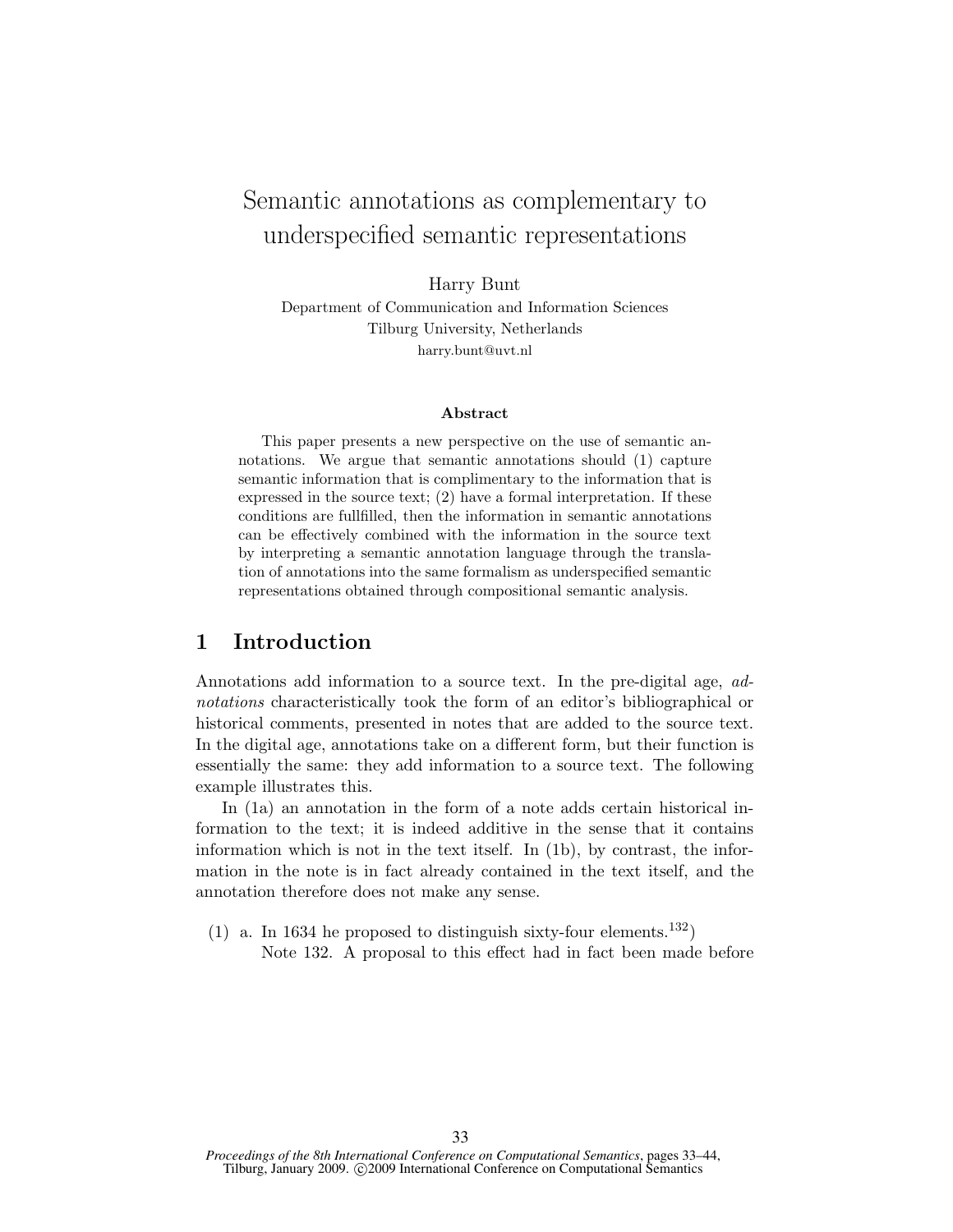by Larochelle in 1544 in his epistle "Plus d'aspects fondamentals de la materia" )

b. In 1634 He proposed to distinguish sixty-four elements. (A proposal to this effect had in fact been made before by Larochelle in 1544 in his epistle "Plus d'aspects fondamentals de la materia").<sup>132</sup>) Note 132. Also proposed by Larochelle in 1544.

It may seem obvious that annotations do not make sense if they do not add any information, but consider the following example of annotating text with temporal information using TimeML (Pustejovsky et al., 2003):

```
(2) <timeml>
The CEO announced that he would resign as of
<TIMEX3 tid="t1" type="date" value="2008-12-01"/ >
the first of December 2008
</TIMEX3>\langletimeml>
```
The annotation in this case does not contain any information which is not already in the text itself; it only casts the description of a date the first of December 2008 in the alternative format "2008-12-01.

By contrast, a case where semantic annotation would really add something, is the following.

(3) John called today.

In the absence of further temporal information (when was this sentence uttered/written/published...?) we don't know what day is referred to by 'today'. In this case it would help to have the semantic annotation (4), added by someone (or by a computer program) who possesses that information or is able to find it, for instance by having access to relevant metadata.

```
(4) <timeml>
John
\leqEVENT called id="e1"/ >\langleTIMEX3 tid=t1 type="date" value="2008-10-13"/>today
</TIMEX3>\langleTLINK event="e1" relatedToTime="t1" relType="DURING"/ >
\langletimeml>
```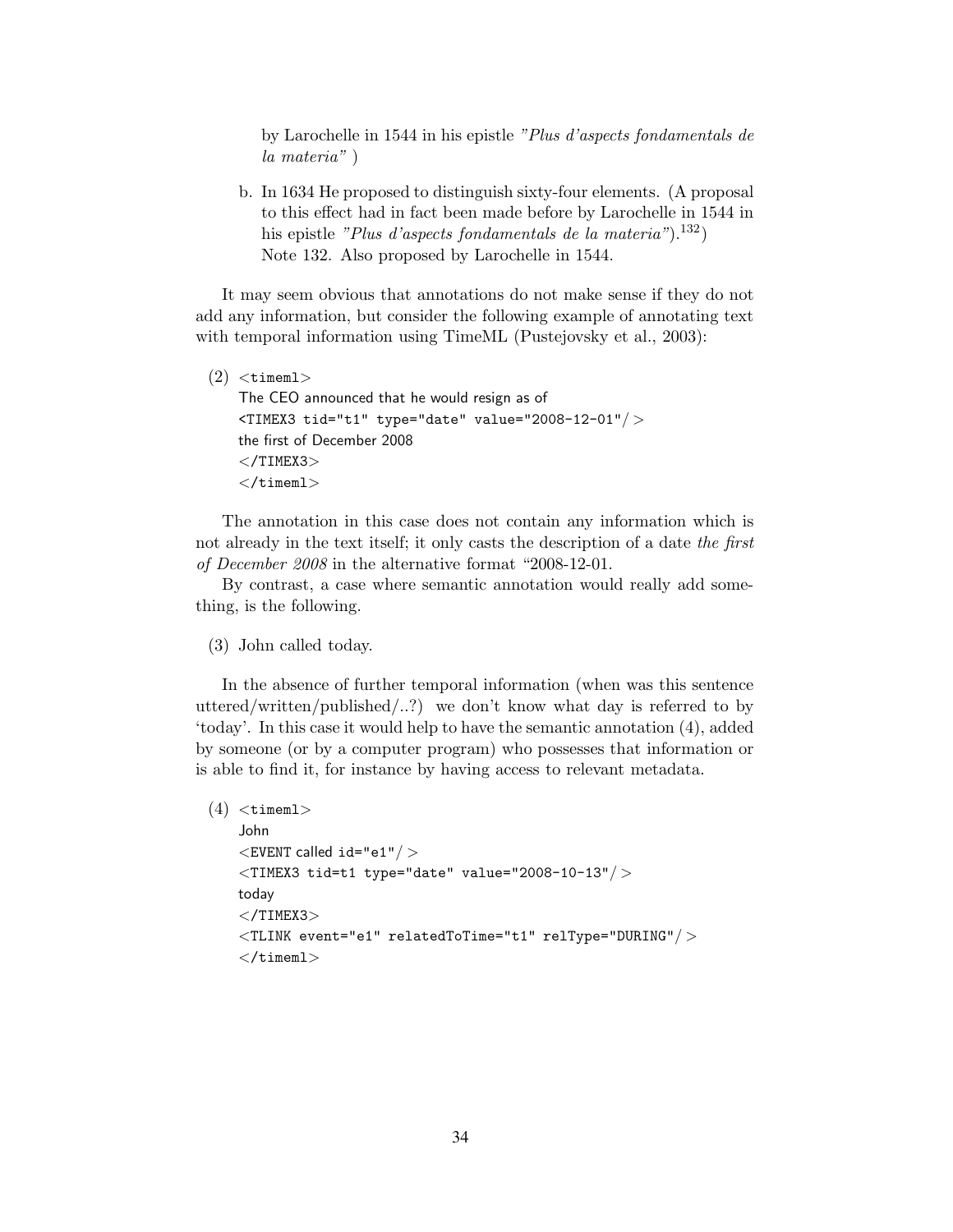If the point of annotations is to add certain information to a given source text, then the point of semantic annotations can only be to add semantic information that is not already in the text. We suggest that this additional information can be precisely the information whose absence causes the interpretation of sentences to be underspecified, as illustrated in (3), or that causes ambiguities such as the one in (5).

(5) John saw Peter when he left the house.

The semantic analysis of this sentence tells us that someone called 'John' saw someone called 'Peter', and that this happened at the moment that one of them left the house. If it is known that 'he' actually refers to Peter, this could be captured by the semantic annotation in (6):

```
(6) \leqrefml><REFENTITY id=r1 John/ >
saw
\langleREFENTITY id=r2 Peter / >when
\leqREFENTITY id=r3 he / >
left the house
\langleREFLINK anaphor=r3 antecedent=r2 relType=IDENTITY/>\langle/refml>
```
Other types of ambiguity which could benefit from additional information in semantic annotations for example concern relative scoping, semantic roles, discourse relations, and dialogue acts, as illustrated in (7) - (10).

- (7) Angry men and women demonstrated against the proposal.
- (8) a. The movie scared Jane. b. John scared Jane. (intentionally: Agent role; unintentionally: Cause role)
- (9) a. John called Mary; he missed her. (Effect - Cause relation)
	- b. John called Mary; she was delighted to hear from him. (Cause - Effect relation)
- (10) You're not going to the cinema tonight. (Statement/verification/prohibition)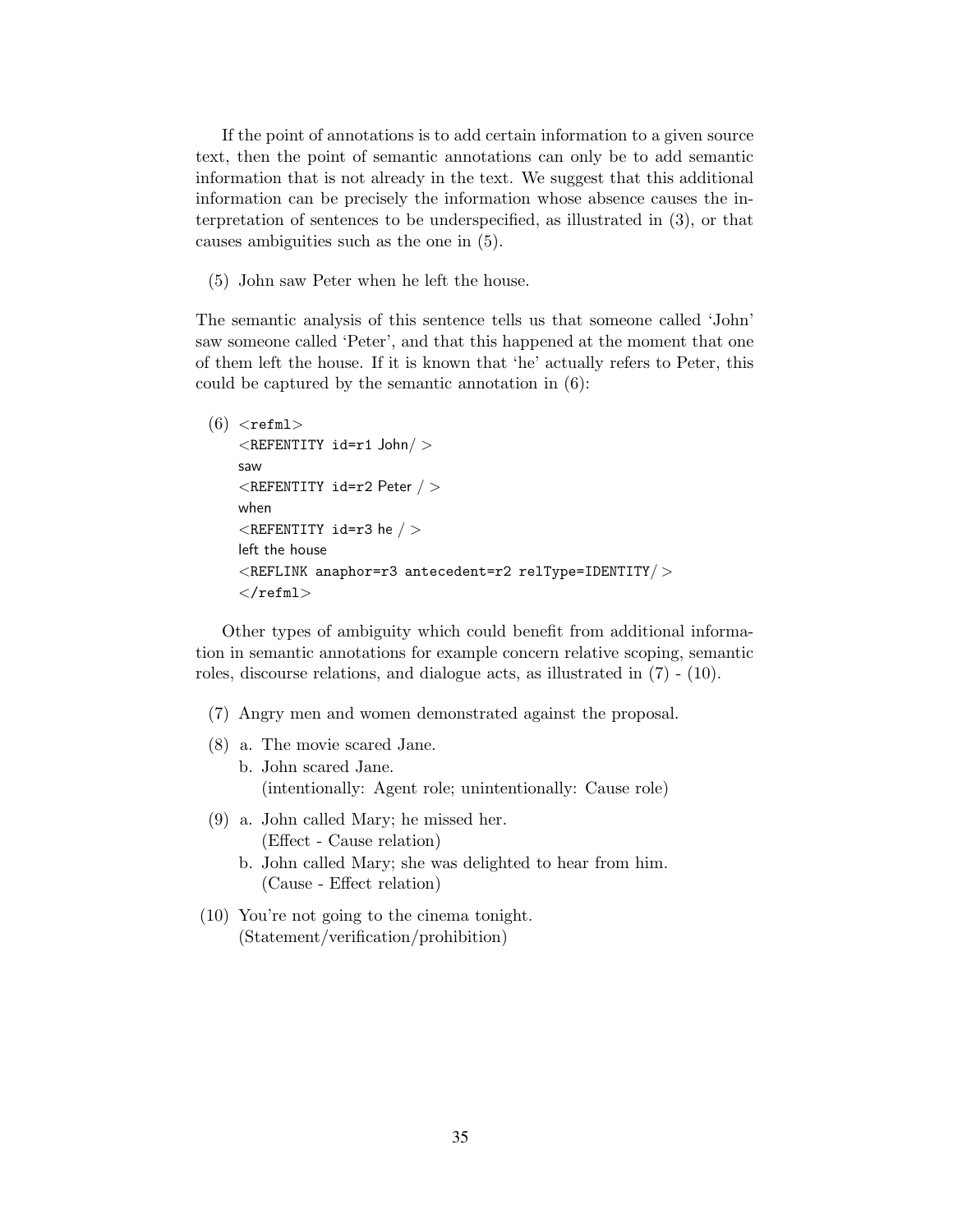These examples all have in common that they contain an ambiguity which cannot be resolved on the basis of the text alone. The additional information that is needed to deal with such ambiguities has to come from elsewhere, such as from donain knowledge, from knowledge about the situation of utterance, or from metadata.

Ambiguities whose resolution requires information from outside the text are a problem for compositional semantics approaches. Compositional generation of all the possible alternative semantic representations (and subsequent filtering) leads to a combinatorial explosion in the interpretation process (see Bunt & Muskens, 1999). Underspecified semantic representations (USRs) have been proposed as way to get around this, but suffer from the limitation that reasoning directly with USRs is problematic; in most applications, it is necessary to resolve the underspecifications at some stage and to create a fully disambiguated representation.

In this paper we argue that semantic annotations can be helpful for effectively dealing with ambiguities if they have a formal semantics, and in particular if their interpretation makes use of the same representational formalism as that of underspecified semantic representations.

Since digital texts and their annotations are machine-readable and electronically exchangeable, an issue for annotation in the digital age is that it would be beneficial if different researchers use the same concepts for expressing the same information and put their annotations in a suitable interchange format, thus allowing the effective re-use of each other's annotated resources. This ideal has in recent years been taken up by an expert group of the international organization for standardization ISO, concerned with the interoperability of language resources.

The inspiration for this paper comes from participating in the 'Semantic Annotation Framework' initiative of the ISO organization and the European eContent project LIRICS (Linguistic Infrastructure for Interoperable Resources and Systems, http://lirics.loria.fr), that was set up and carried out by ISO expert group members. Building on studies on in the LIR-ICS project, two ISO projects have started in 2007 and 2008, respectively, that aim at proposing standards for the annotation of temporal information and for annotating the communicative functions of dialogue utterances. Both projects include the design of sets of well-defined and well-documented concepts for semantic annotation which are made publicly available in an online registry (following ISO standard 12620 - see http://www.isocat.org).

Modern annotations typically take the form of XML tags, as illustrated in  $(2)$ ,  $(4)$ , and  $(6)$ , where the kind of attributes and values in the tags depend on the purpose of the annotation: morphosyntactic, part-of-speech,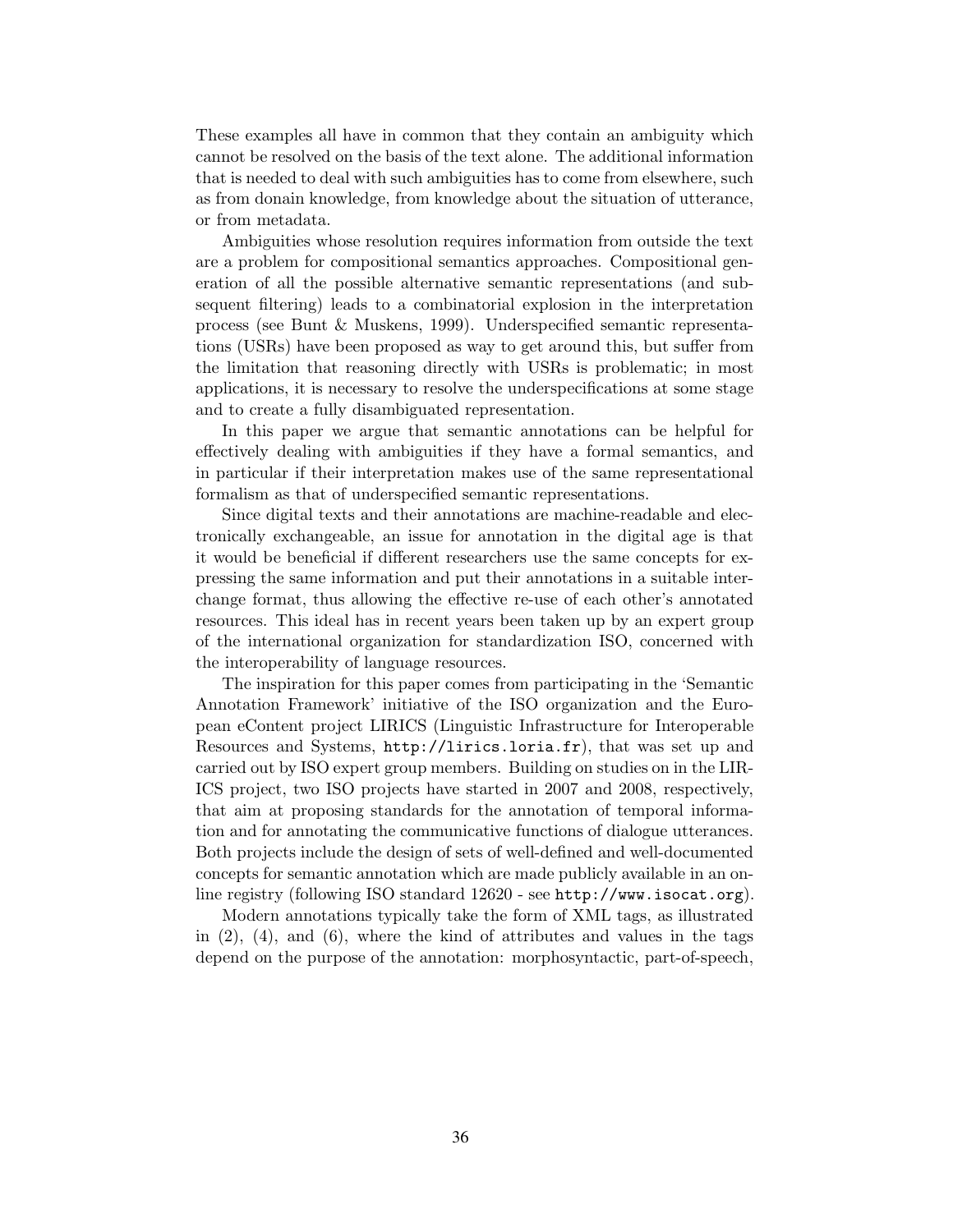syntactic, etc. Following the Linguistic Annotation Framework (Ide and Romary, 2004; ISO, 2008b), ISO projects insist on using standoff annotation, where the annotations are contained in a separate file with pointers to the source text file, rather than using in-line annotation as in  $(2)$ ,  $(4)$ , and  $(6)$ . We will return to this in section 3, where this will turn out to be important for the correct combination of semantic annotations and USRs.

The rest of this paper is organized as follows. In Section 2 we very briefly consider recent work aiming at the definition of semantic annotation languages that have a formal semantics. Sections 3 and 4 deal with two 'alignment' problems that arise in the combination of semantic annotations with underspecified semantic representations. First, the two should preferably be 'aligned' in using the same representation formalism. This is the subject of Section 3. Second, the components of semantic annotation structures and underspecified semantic representation structures should be aligned in that they relate to the same stretches of source text. This is the subject of Section 4. Section 5 closes with some concluding remarks.

## 2 The semantics of semantic annotations

Like other forms of annotation, such as POS annotation, semantic annotation has mostly been viewed as a form of text labelling. This may for example be useful in corpus-linguistic research, supporting the search of certain linguistic patterns, or for finding certain types of information, such as temporal information. On the other hand when we look at the (simplified) TimeML annotations shown in (2) and (4), we note that there is in fact an effort to use XML attributes and values to not just put a flag in a text, signalling that there is temporal information there, but also to describe the content that information. What is lacking 'only' is a semantics of this language.

Recent attempts to provide a semantics for semantic annotations include the Interval Temporal Logic semantics for TimeML by Pratt-Hartman  $(2005)$ ; the event-based semantics for TimeML by Bunt & Overbeeke  $(2008a)$ , and other attempts to formally interpret temporal annotations by Katz (2007) and Lee (2008). The most elaborate proposal for a semantics of semantic annotation is formulated in Bunt (2007) and Bunt & Overbeeke (2008b), where a semantic annotation language is presented with a formal semantics, that integrates temporal information, semantic roles, and coreference relations. This semantics translates annotations in a systematic, compositional manner into first-order or second-order logic.<sup>1</sup>

<sup>&</sup>lt;sup>1</sup>First-order logic suffices in most cases, but second-order logic is needed for cases of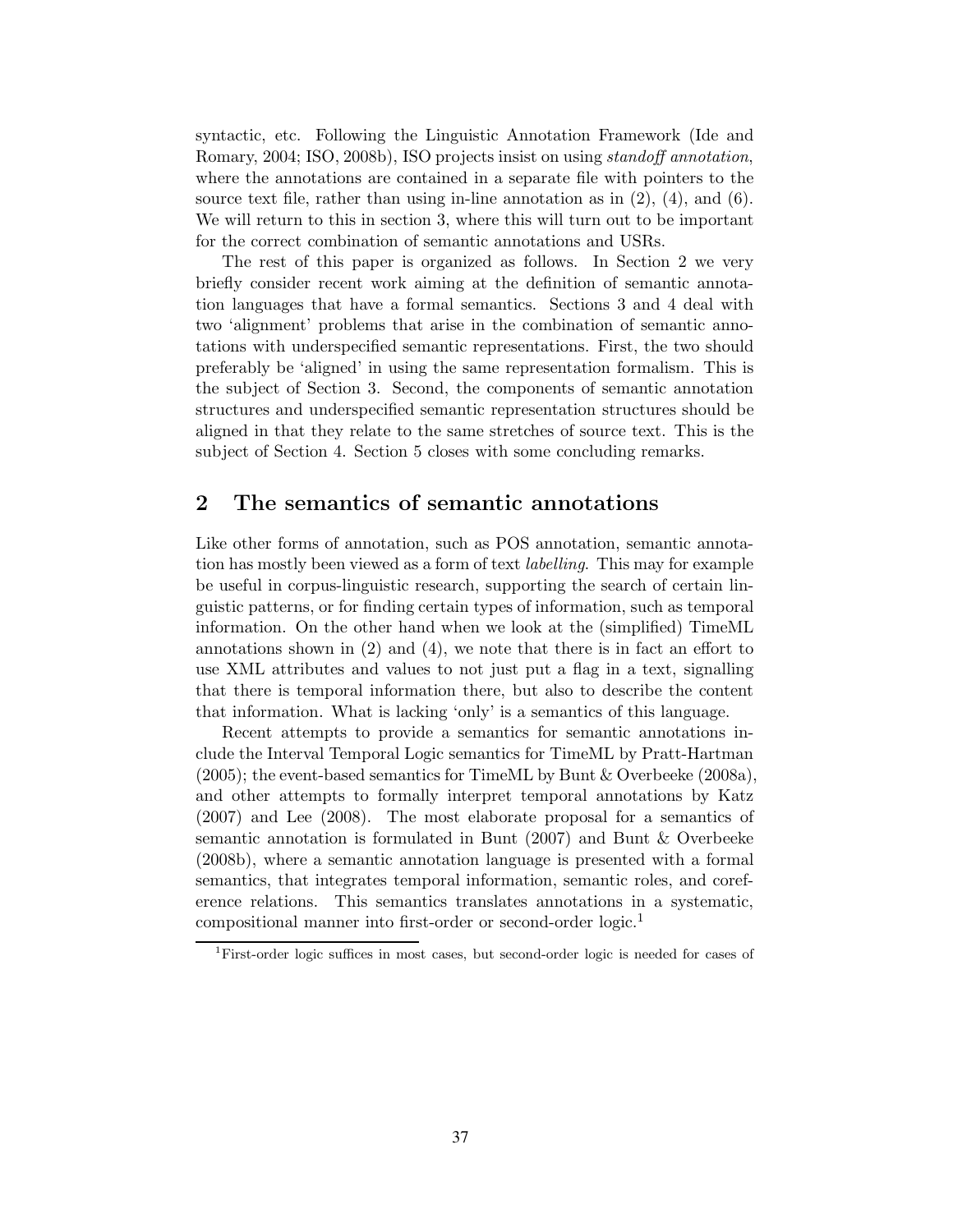Since first-order logic is formally equivalent with Discourse Representation Structures (and second-order logic to DRSs with second-order discourse referents), this semantics can be recast in the form of a translation into DRSs. Rather than spelling out how this can be done, we refer to Bunt & Overbeeke (2008b) and exploit the well-established equivalence with DRSs. For example, the annotation representation in (6) translates into the DRS  $<$   $\{x, y, z\},$  {john $(x)$ , peter $(y)$ , saw $(x, y)$ , male $(z)$ , leftthehouse $(z)$ , z  $=$  y}}  $>$ 

### 3 Combining USRs and semantic annotations

Reasoning is the combination of pieces of information – so that's what needs to be done when the information in semantic annotations is combined with that in USRs. If we are able to interpret semantic annotations by translating them into the same representational format as USRs, then the reasoning process can take on a very simple form: unification.

A range of representational and processing techniques have been proposed for underspecified semantic representation; in the overview in Bunt (2007), it is argued that the use of labels (as in UDRT, Reyle,1993) and hole variables (as in Hole Semantics, Bos, 1996) or 'handles' (as in MRS, Copestake et al., 1997), in combination with the use of metavariables (as proposed e.g. by Pinkal, 1999) allows the underspecified representation of a wide range of semantic phenomena. Labels etc. are particularly useful for the underspecified respresentation of *structural* ambiguities like relative scoping and PP attachment, while metavariables are suitable for *local* ambiguities like anaphora, metonymy, and sense ambiguities. We will therefore cast the formal semantics of semantic annotations in the form of UDRSs with labels and hole variables, extended by allowing metavariables to occur in conditions.<sup>2</sup>

#### 3.1 Unifying USRs and annotation interpretation

We first illustrate the combination of USRs and semantic annotations for simple cases of (a) relative scope resolution; (b) coreference resolution; (c) the interpretation of temporal deixis. In the next subsection we show that more complex cases may involve a technical complication for ensuring that the underspecified parts of USRs and the information in semantic annota-

collective coreference.

<sup>2</sup>Another extension, which we will not consider here, is that of allowing second-order discourse referents; cf. previous footnote.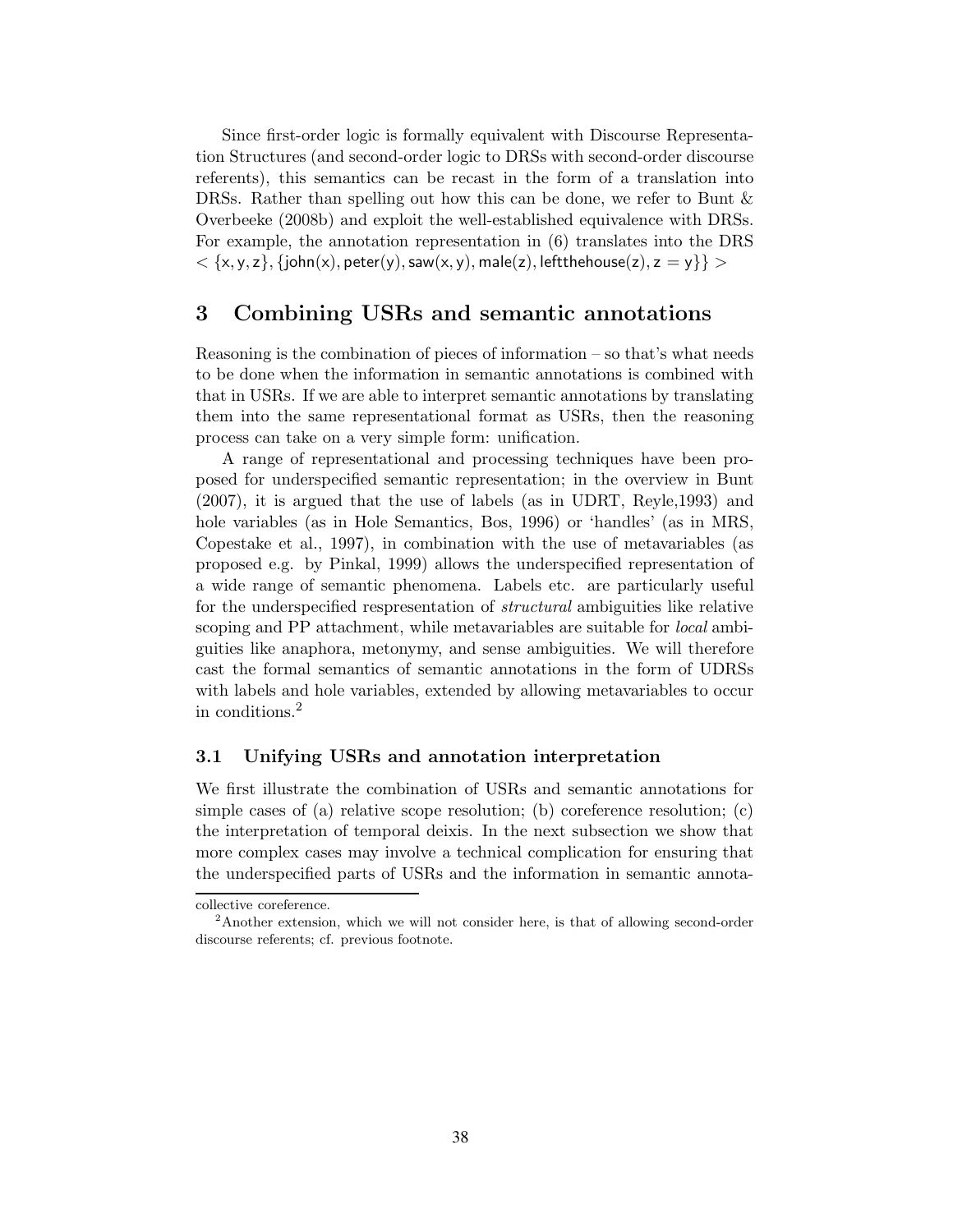tions refer to the same segments of the source text, and we indicate how this 'alignment' problem can be solved.

In (11b) we see on the left the underspecified representation of the quantifier scopes in (sentence 11a), and on the right the AIR of the annotation, indicating in its bottom part that the universal quantifier has wider scope. The bottom part of the USR contains the scope constraints on the possible ways of combining the various conditions and sub-DRS's contained in the upper part into a complete DRS. The operator ' $\otimes$ ' constructs a DRS from the labeled structures that it operates on.

|    | <b>USR</b>                                | <b>AIR</b>                |
|----|-------------------------------------------|---------------------------|
|    | $\overline{L4}$ : x, L8: y                | T1: a, T4: $b$            |
|    | $\overline{\text{L1: L3}} \rightarrow h1$ | $\overline{T2: man(a)},$  |
|    | L2: $\otimes$ {h2,h3},                    | $T3: \otimes \{T1,T2\},\$ |
| b. | L3: $\otimes$ {L4,L5},                    | T5: woman(b),             |
|    | L5: man $(x)$ ,                           | T6: $\otimes$ {T4,T5}     |
|    | L6: $love(x,y),$                          |                           |
|    | L7: $\otimes$ {L8,L9},                    |                           |
|    | L9: woman $(y)$                           |                           |
|    | L3 > L6, L7 > L6                          | T3 > T6                   |

(11) a. Every man loves a woman.

Unification of the two representations includes the label unifications  $T3=Li$ and T6=L7, which has the effect that the AIR scope constraint adds the constraint  $L3 > L7$  to the USR. This has the result that of the two possible 'pluggings' of the hole variables in the USR  $(h0=L1, h1=L2, h2=L6, h3=L7;$ and h0=L2, h1=L6, h2=L1, h3=L7) the second one is ruled out. This reflects that the semantic annotation resolves the ambiguity.

In (12b), the part on the left shows the USR of the sentence (12a), while the part on the right shows the Annotation Interpretation Representation (AIR) in the same UDRS-based formalism. Combination of the two takes the form of a simple unification, where label variables are unified as well as discourse markers. The unification(with  $T1=L1$ , a=x; T3=L3, b=y; L2=T2; L4=T4; L8=T6), results in  $(13)$ , which is an ordinary DRS (of which the unified labels have been suppressed).

(12) a. John saw Bill – he was happy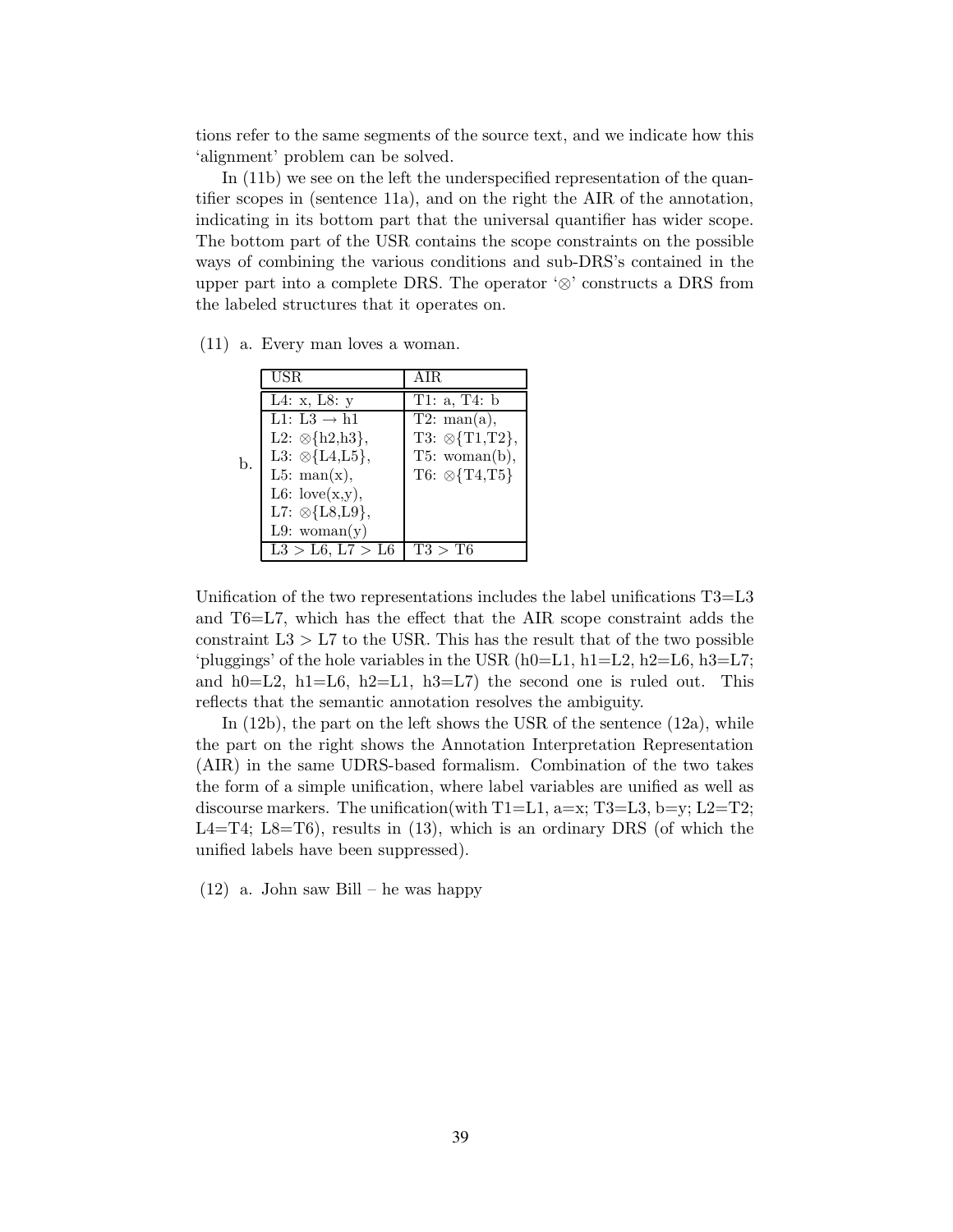|    | USR.                       | AIR.                   |
|----|----------------------------|------------------------|
|    | L1: x, L3: y, L5: e, L7: z | T1: a, T3: b, T5: c    |
|    | L2: $\text{john}(x)$ ,     | T2: john(a),           |
| b. | L4: bill $(y)$ ,           | T4: bill $(b)$ ,       |
|    | L6: saw $(e, x, y)$ ,      | T6: he(c),<br>T7: c=a, |
|    | L8: he(z),                 |                        |
|    | L9: happy $(z)$ ,          |                        |

$$
(13)
$$
\n
$$
(13)
$$
\n
$$
x, y, e, z
$$
\n
$$
john(x),
$$
\n
$$
bil (y),
$$
\n
$$
saw (e,x,y),
$$
\n
$$
he(z),
$$
\n
$$
happy(z),
$$
\n
$$
z=x
$$

Example (14) shows the use of metavariables in the USR for representing underspecified deictic information. The predicates representing 'me' and 'today' have an asterisk to indicate their status as metavariables.

(14) a. John called me today

|    | USR.                                             | AIR.                       |
|----|--------------------------------------------------|----------------------------|
|    | L1: x, L3: y, L5: e, L7: t1                      | T1: a, T3: b, T5: t2       |
| b. | L2: $\text{john}(x)$ ,<br>L4: $^*\text{ME}(y)$ , | $\overline{T2}$ : john(a), |
|    |                                                  | T4: harrybunt(b),          |
|    | L6: call $(e, x, y, t1)$ ,                       | T6: $20080923(t2)$         |
|    | L8: *TODAY $(t1)$                                |                            |

The use of metavariables assumes an interpretation process where these variables are at some stage instantiated by ordinary expressions of the representation language. By treating metavariables indeed as variables in the unification process, they are instantiated by the corresponding terms in the semantic annotations.

The above examples all suggest that the information contained in semantic annotations can be combined with that in underspecified semantic representations in a straightforward way, using unification. There is a complication, however, which does not turn up in these simple examples, namely that the correct combination of the two pieces of information requires the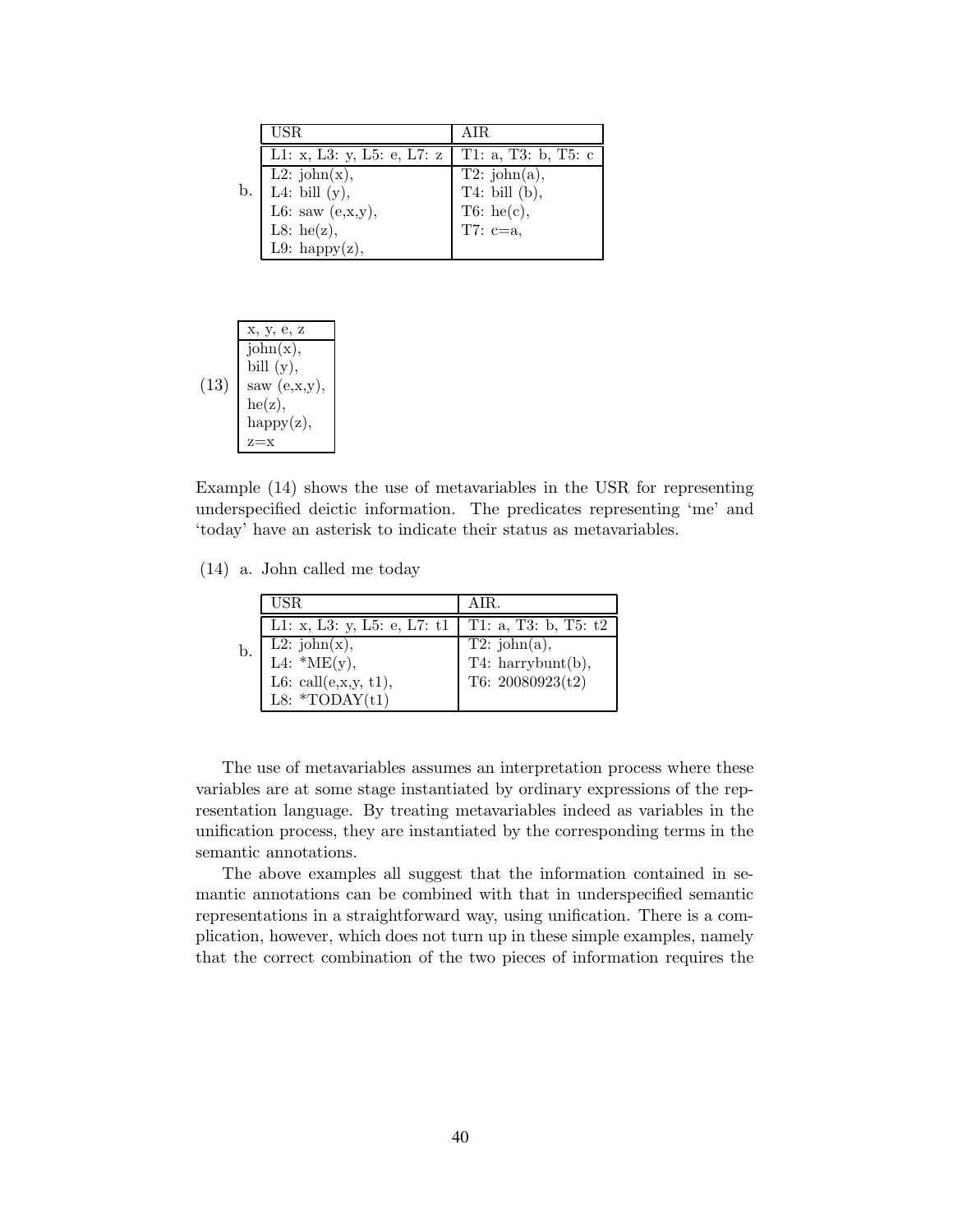components of the two representation sructures to be 'aligned' in the sense of being related to the same parts of the source text. This issue of 'textual alignment' is addressed in the next subsection.

#### 3.2 Textual alignment

Consider the text fragment (15), in which the anaphoric pronoun 'he' has three occurrences, which are ambiguous between having John or Bill as their antecedent.

|    | USR                                    | AIR                         |
|----|----------------------------------------|-----------------------------|
|    | L1: x, L3: y, L5: e1, L6: t1, L8: z,   | T1: a, T3: b, T5: c, T8: d, |
|    | L11: $t2$ , L12: $e2$ , L15: u, L19: v | T11: f, T14: g, T16: h      |
|    | L2: $\text{john}(x)$ ,                 | T2: john(a),                |
|    | L4: bill $(y)$ ,                       | $T4:$ bill (b),             |
|    | L7: saw $(e1, x, y, t1)$ ,             | $T6:$ he(c),                |
|    | L9: he(z),                             | T7: $c=b$ .                 |
| b. | L10: $z=x \lor z=y$ ,                  | T9: he(d),                  |
|    | L13: leftthehouse $(e2, z, t2)$ ,      | T10: $d=a$ ,                |
|    | L14: $t1=t2$ .                         | T12: bill $(f)$ ,           |
|    | L16: he(u),                            | T13: $f=b$ ,                |
|    | L17: happy $(u)$ ,                     | $T1: \, \text{him}(g),$     |
|    | L18 bill $(v)$ ,                       | T15: $g=a$ ,                |
|    | L20:                                   | T17: he(h),                 |
|    | etc.                                   | etc.                        |

(15) a. John saw Bill when he left the house. He was happy. Bill had phoned him last week and warned that he might be unable to come.

The AIR in (15) makes perfect sense if we interpret the discourse referent 'c' as corresponding to the first occurrence of 'he'; 'd' to the second; and 'h' to the third. There is however nothing in the AIR that enforces this interpretation; the AIR is not in any way 'aligned' with the source text or with the USR, and allows e.g. the components  $\{T5: c, T6: he(c), T7: c=b\}$ to be unified with the USR components  ${L1: x, L2: john(x)}$ .

This problem can be resolved by taking into account that, as mentioned above, according to the ISO Linguistic Annotation Framework annotations should be represented in a stand-off format, in a separate file with pointers to source text segments. This means that, instead of an in-line representation like (6), we should consider annotations in a format like (16), where the referential information is 'anchored' to source text segments: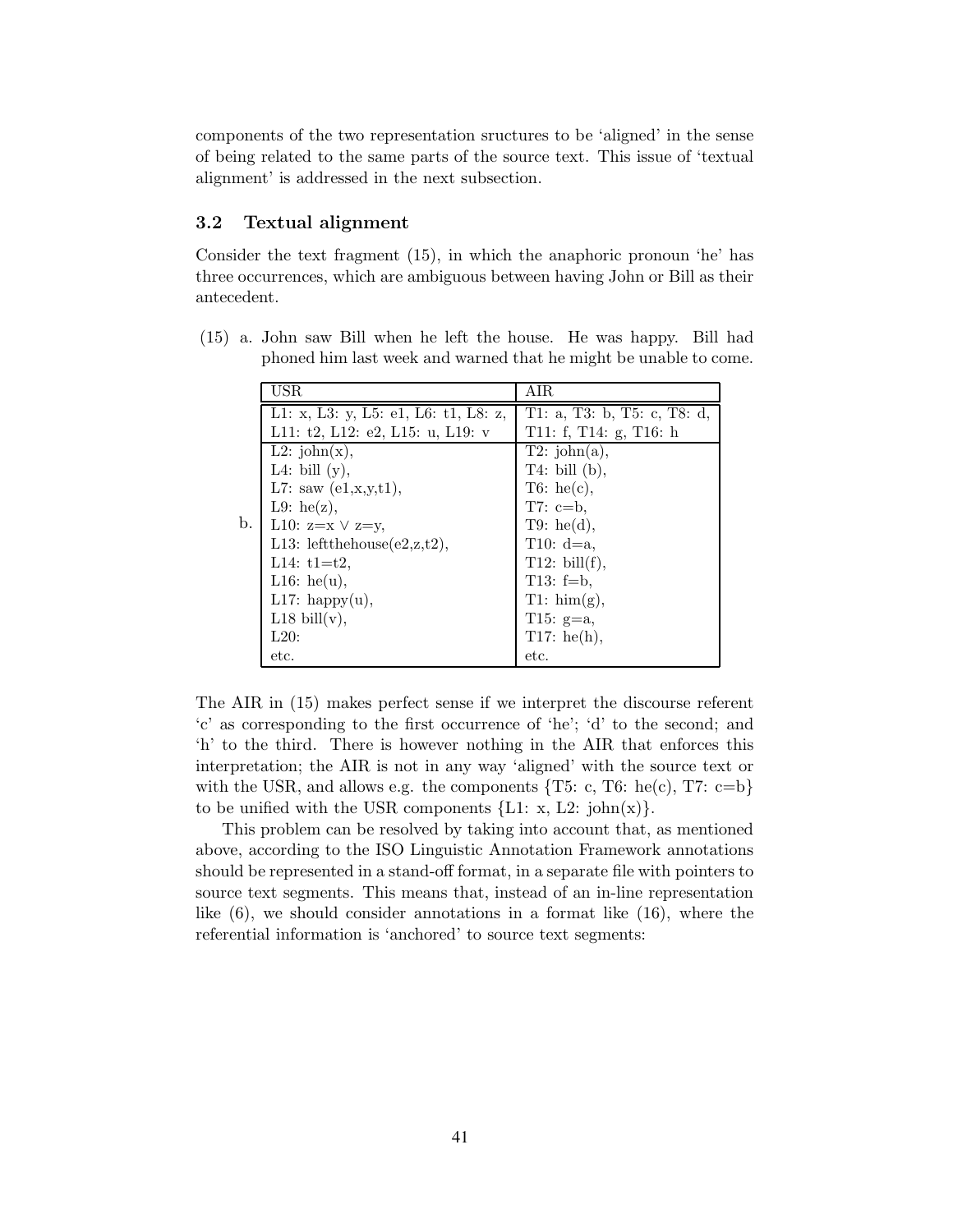```
(16) <refml>
<SOURCE m1="John" m2="saw" m3="Bill" m4="when" m5="he"
m6="left the house"/ >
 \leqREFENTITY id="r1" anchor="m1" / >
 \langleREFENTITY id="r2" anchor="m3" / >
 \langleREFENTITY id="r3" anchor="m5" gender="male"/>\langleREFLINK anaphor="r3" antecedent="r2" relType="IDENTITY"/><refml/ >
```
The interpretation of semantic annotations should not throw this textual anchoring away. This information can subsequently be exploited when combining the AIR with the USR, if the USR components are likewise anchored to the source text segments that they interpret – see (17).

(17) a. John saw Bill when he left the house. He was happy.

b. m1="John" m2="saw" m3="Bill" m4="when" m5="he" m6="left" m7="the" m8="house" m9="he" m10="was" m11="happy"

| USR                                                        | AIR                              |
|------------------------------------------------------------|----------------------------------|
| $\langle$ m1, L1: x>, $\langle$ m3, L3: y>,                | $\langle$ m1, T1: a>,            |
| $\langle m2, L5: e \rangle, \langle m1m3, L6: t1 \rangle,$ | $\langle m3, T3: b \rangle,$     |
| $\langle m5, L8: z \rangle, \langle m9, L11: e2 \rangle,$  | $\langle m5, T5: c \rangle,$     |
| $\langle m5m8], L12:t2>, \langle m10, L15: u \rangle$      | $\langle m9, T8: d \rangle$      |
| $\langle m1, L2: \text{john}(x) \rangle$ ,                 | $\langle$ m1, T2: john(a)>,      |
| $\langle m3, L4: \text{ bill } (y) \rangle$ ,              | $\langle$ m3, T4: bill (b) $>$ , |
| $\langle m1,m2,m3 : L7: saw (e,x,y,t1)\rangle,$            | $\langle m5: T6: he(c) \rangle,$ |
| $\langle m5, L9: \text{he}(z) \rangle$ ,                   | $\rm{m5:}$ T7: c=a>.             |
| $\langle m5, L10: z=x \wedge z=y \rangle$ ,                | $\langle m9: T9: he(d)\rangle$ , |
| $\langle m5m8\rangle$ , L13:leftthehouse(e2,z,t2)>,        | $\langle m9: T10: d=a \rangle,$  |
| $\{\text{cm4}, \text{L14}: \text{t2}=\text{t1}\}$ .        | $<$ [m1,m3,m4],                  |
| $\langle m9, L16: \text{he}(u) \rangle$ ,                  | $T11: \otimes \{T1, , T10\}$     |
| $\langle m9, L17: u=x \wedge u=y \rangle$                  |                                  |
| $\langle m9m11], L18: \text{ happy}(u) \rangle,$           |                                  |
| $\langle m1, , m7 \rangle$ , L19: $\otimes$ {L1,,L18} >    |                                  |

By unifying pairs  $\langle m, L : \alpha \rangle$  of the USR and  $\langle m', T : \beta \rangle$  of the AIR rather than elements  $\langle L : \alpha \rangle$  and  $\langle T : \beta \rangle$ , we enforce that the unifications consider only AIR and USR components that apply to the same source text segments.

Note that, contrary to what the title of this paper suggests, the AIR and the USR parts in the above examples are in fact not entirely complimentary. In (12), for example, they both include representations of John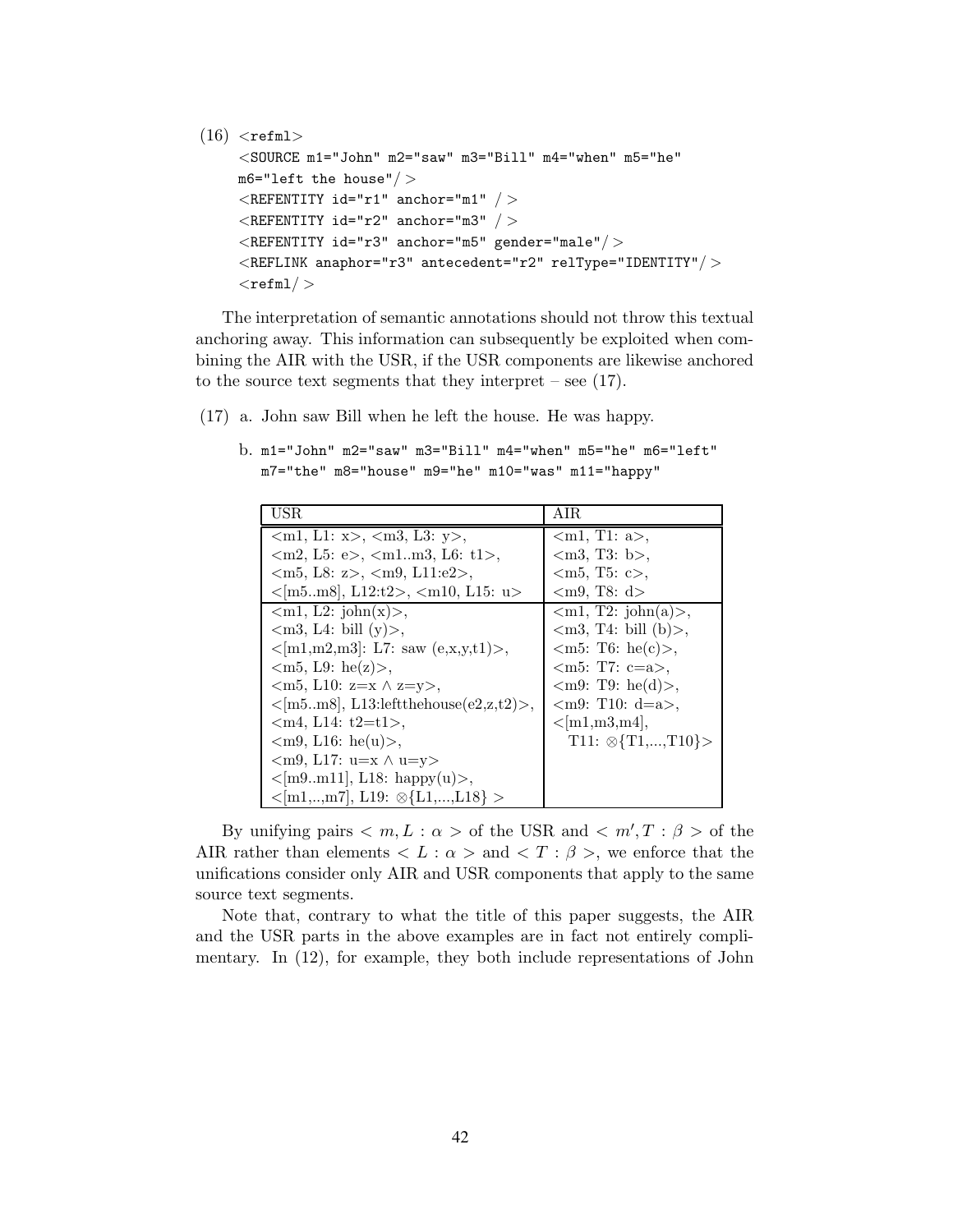and Bill and of the discourse referent introduced by 'he'. The conditions 'john(a)', 'bill(b)' and 'he(c)' would seem to anchor 'a', 'b' and 'c' to their intended antecedents in the USR, but example (15) showed that this is an optical illusion. The textual anchoring of the AIR and the USR makes conditions like 'john(a)' in the AIR fully redundant, and allows it to be reduced to the introduction of the discourse referents and the conditions specifying the coreference relations. The corresponding annotation is then indeed complimentary to the USR.

## 4 Conclusions and perspectives

In this paper we have indicated how the information, contained in semantic annotations, may effectively be used to resolve ambiguities and to narrow down underspecified meanings, by exploiting their semantics. We have thereby assumed that the annotations are expressed in an annotation language that has a formal semantics. This is often not the case, but under the influence of efforts of the international organisation for standards ISO, projects are under way that do indeed aim to define such annotation languages, and preliminary studies by Pratt-Hartmann, Katz, Lee, and the author have demonstrated the feasibility of doing so for substantial fragments of semantic annotation languages.

This approach opens the possibility to exploit semantic annotations in a computational interpretation process, as we have shown by casting the interpretation of semantic annotations in a UDRS-like representation format that is also suitable for underspecified semantic representation, allowing fairly straightforward unification to combine the information from annotations with that obtained through local, compositional semantic analysis.

Is this useful? Isn't the (automatic) construction of the semantic annotations the most difficult part of the interpretation enterprise, rather than something that's waiting to be exploited? Maybe so; that depends very much on the kind of linguistic material to be interpreted and on the kinds of semantic information that annotations aim to capture. One thing is clear: semantic annotations are constructed using entirely different techniques (machine learning from corpora, exploitation of domain ontologies, searching metadata,..) than the compositional syntactic-semantic analysis techniques that make the semantic content at sentence level explicit. The approach that we have outlined here makes it possible to effectively combine such very heterogeneous processes and sources of information.